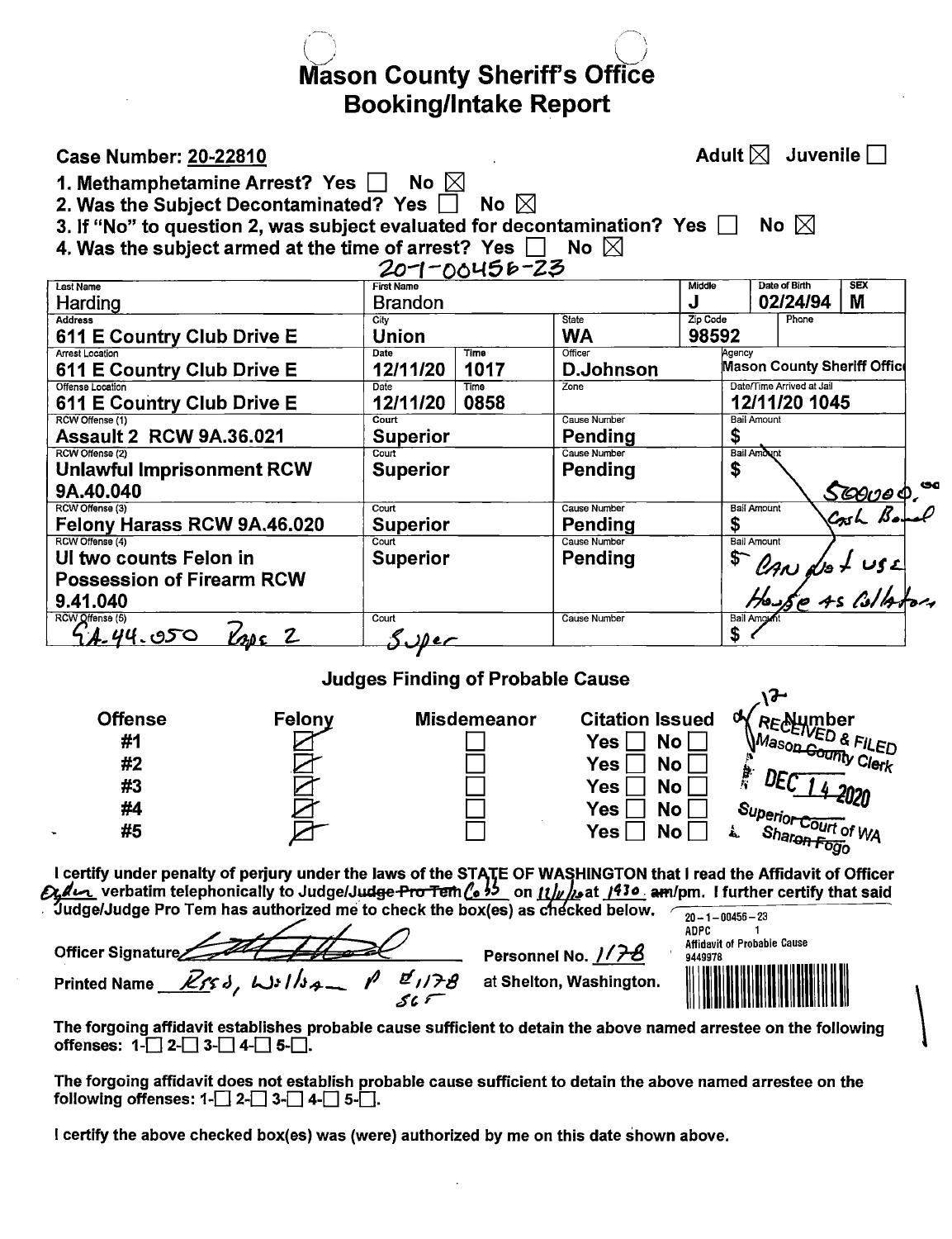|  |  | Judge/Judge Pro Tem |  |  |
|--|--|---------------------|--|--|
|--|--|---------------------|--|--|

|                 |      | ------                                                                                                                                                                                                                         | <b>VEHICLE INFORMATION</b> | ----<br>$   +$ $+$ |      |  |
|-----------------|------|--------------------------------------------------------------------------------------------------------------------------------------------------------------------------------------------------------------------------------|----------------------------|--------------------|------|--|
| Vehicle License | Make | Model                                                                                                                                                                                                                          | Impounded                  | Location           | Hold |  |
|                 |      |                                                                                                                                                                                                                                |                            |                    |      |  |
|                 |      | and the contract of the contract of the contract of the contract of the contract of the contract of the contract of the contract of the contract of the contract of the contract of the contract of the contract of the contra |                            |                    |      |  |

Medical Screening Completed. Prisoner accepted for booking into **MASON COUNTY JAIL.**  Corrections Officer \_\_\_\_\_

| Case Number |  |
|-------------|--|
|             |  |

# **ARRESTING AGENCY AFFIDAVIT**

Concisely set forth the facts showing PROBABLE CAUSE for each element of the offense(s) and that the suspect committed the offense(s). If not provided the suspect will be AUTOMATICALLY RELEASED.

|  |  |  | The following occurred in: SHELTON / MASON COUNTY, in the STATE of WASHINGTON |
|--|--|--|-------------------------------------------------------------------------------|
|--|--|--|-------------------------------------------------------------------------------|

Law Enforcement position on release: Would the safety of an individual or the public be threatened if the suspect is released on bail or recognizance? Yes  $\Box$  No  $\Box$ .

If Yes Explain:

|                                                  |  | I certify (or declare) under penalty of perjury under the laws of the STATE OF WASHINGTON |
|--------------------------------------------------|--|-------------------------------------------------------------------------------------------|
| that the forgoing is true and correct. $\bigcap$ |  |                                                                                           |
| n!                                               |  |                                                                                           |

Date: VIII 2010 Officer Signature 1/1/1/11 Agency Mason Co. Sheriff Off. Supervisor \_\_\_\_\_

Date  $\cup$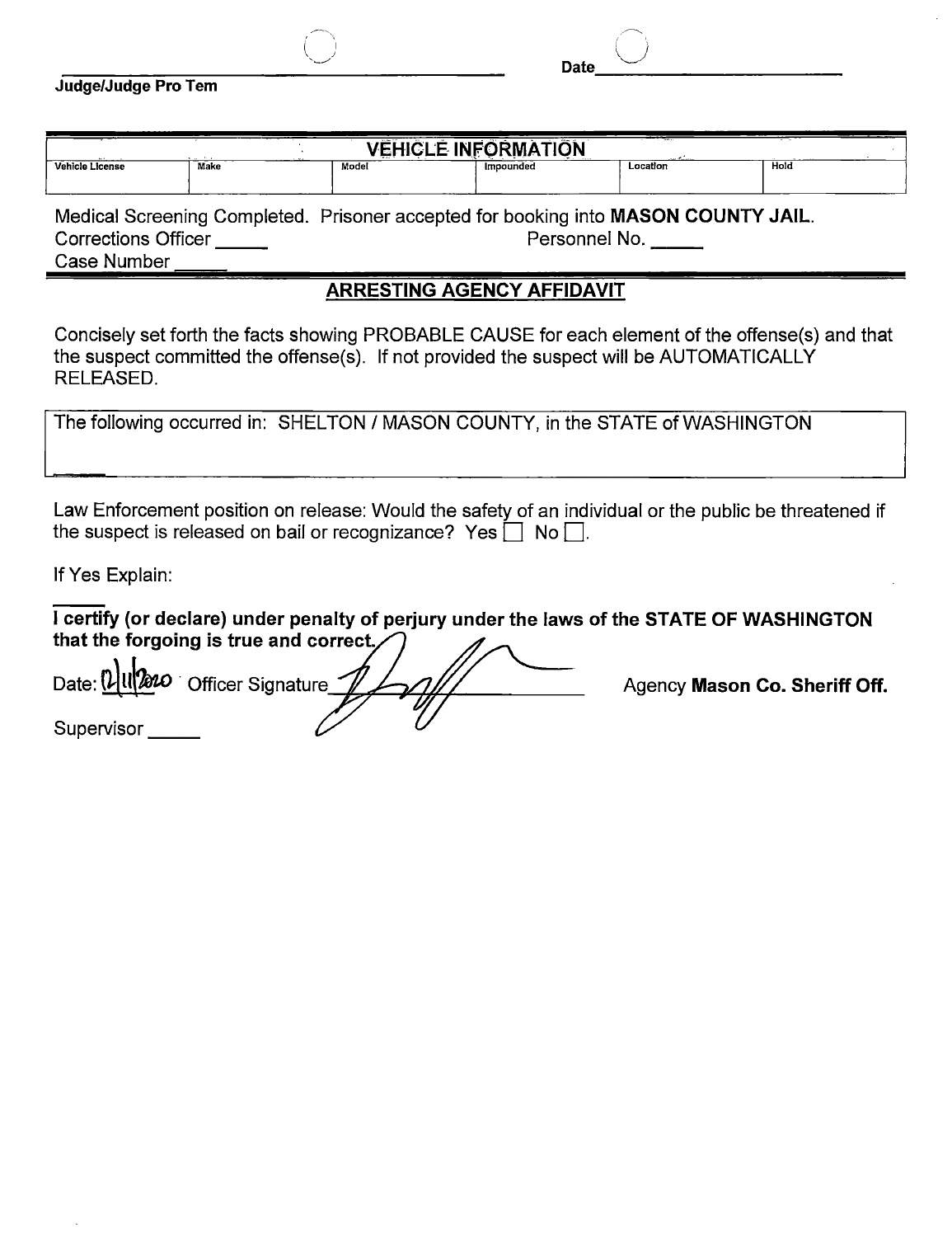#### MASON COUNTY SHERIFF'S OFFICE DECLARATION OF PROBABLE CAUSE

#### Case Number: 20-22810

Probable cause exists for the charging and/or arrest and/or detention of the defendant, Brandon J Harding DOB  $(\bar{2}-2\bar{4}-94)$  based on the following fact and circumstances: Brandon did willfully and knowingly violate RCW 9A.44.0. Rape in the second degree, RCW 9A.36.021 Assault in the second degree, RCW 9A.40.040 Unlawful imprisonment,RCW 9.41.040 Unlawful possession of firearms x 2cts and RCW 9A.46.020 (1) (a) (i) Felony Harassment, by threatening to kill Tristina, his wife and mother of their children.

On 12-11-20 around 0858, Radio advised Tristina M Harding DOB (5-21-99) was calling to advise of a disturbance, involving herself and husband (Brandon J Harding DOB 2-24-94), which had happened at their residence, located at 611 E Country Club Drive East, Union within Mason County Washington.

Radio also advised Tristina had escaped the above-listed residence and proceeded to one of the neighbor's houses located at 590 E County Club Drive East. Reportedly Tristina had used the neighbor's phone to call 911, and was advising her and Brandon had gotten into a fight last night. Radio advised Tristina was reporting that Brandon had taped her up all night, kicked her, and placed a bag over her head.

I contacted Tristina at the 590 residence. She appeared distraught and emotional.

Tristina advised that she and Brandon had gotten in a verbal disagreement last night, and that Brandon had left the residence, but then came back around 2200. She advised he had called her lazy and a couple other things that made her mad, and she had responded with a comment about sleeping with another guy.

Tristina advised at some point during the argument Brandon had grabbed a bunch of her belonging, as well as her cell phone and thrown them into the back yard.

Tristina went on to confirm the details about being tied up, kicked, raped, and Brandon placing a bag over her head. Tristina also advised there were two children within the residence and that to her knowledge Brandon was still sleeping. Tristina advised that Brandon did have two firearms within the residence/bedroom. She advised she did not know much about firearms, but advised they were not handguns.

Units then walked from the 590 address to the 611 address, which was across the road. I knocked and announced as Mason County Sheriff's office on the exterior of the house, and called out to Brandon.

I noted Brandon sit up from, what I know now to be the master bed, and look out the window. Brandon proceeded to the front door, and agreed to come outside to talk.

Brandon advised he and Tristina had gotten into a fight, but that he did not want to say anything more. Brandon was detained in handcuffs and I read him his Constitutional Right from my issued Miranda card. Brandon advised he understood his rights, and did not want to provide a statement to Deputies. Brandon was advised he was being detained while law continued to investigate. Brandon was placed in the rear of a patrol car.

Tristina gave Deputies permission to enter the house and advised Deputies could look anywhere we required. Tristina advised the two firearms should be in the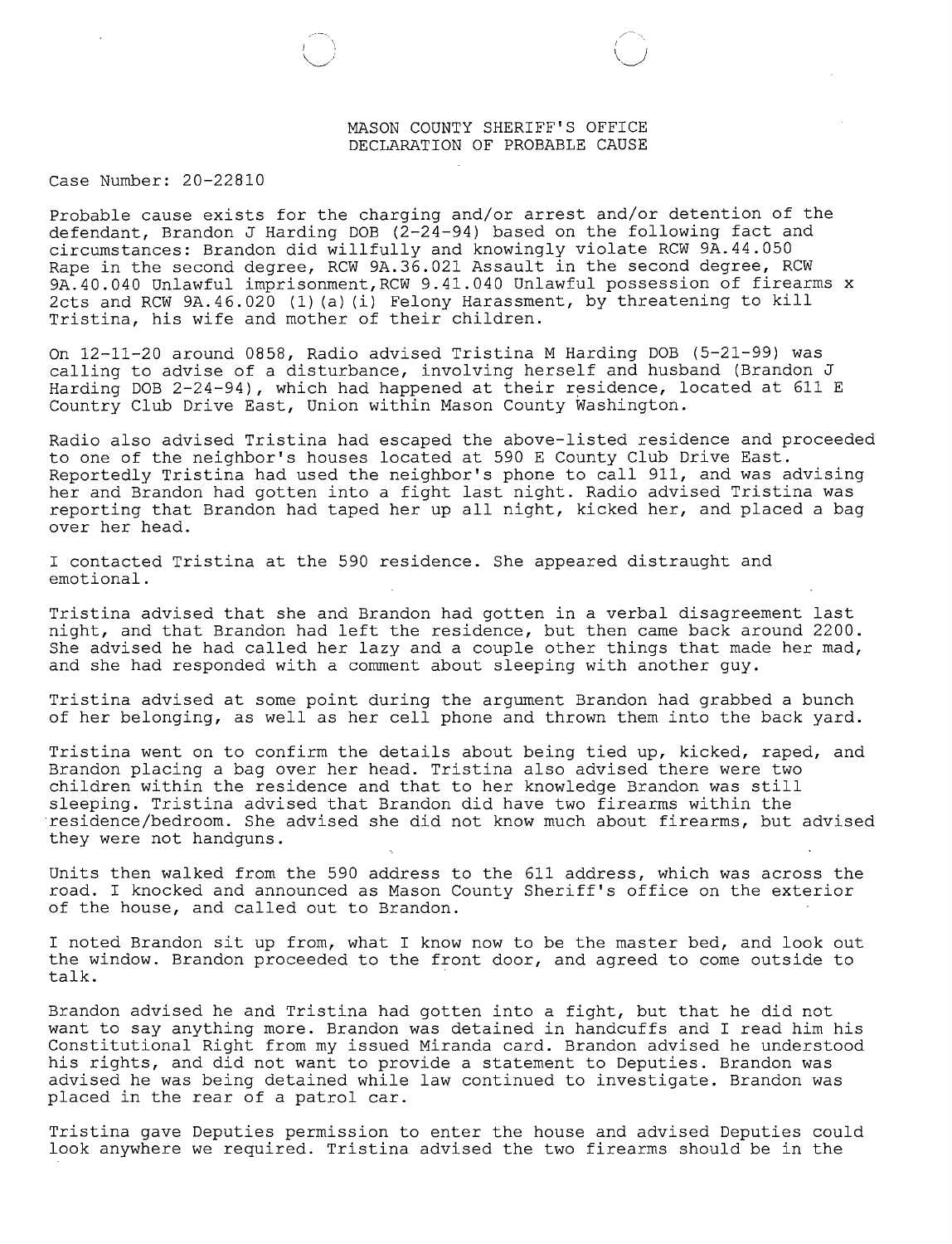master bedroom closet, and pointed to the right side of the open closet doors. Deputies again asked Tristina if she consented to law searching her house, and advised Tristina that she could resend/restrict her permission at any time. Tristina again advised Deputies had permission to search the house in attempts to locate any evidence of the crimes, and to locate the two firearms she had mentioned.

It should be noted that when Tristina first walked back into the room to point to the closet, she burst into tears at the sight of the room, and exclaimed, "I can't be in here... I don't want to be in here."

Tristina looked really quickly into the closet and advised Brandon must have moved the firearms. Tristina advised she wanted Law to search for, and seize the firearms.

I called Radio via phone and confirmed that Brandon was a convicted felon and not allowed to possess firearms. Radio confirmed that Brandon was not lawfully allowed to possess a firearm.

While continuing our investigation of the master bedroom and taking photos, Deputies noted a camo rifle case in plain view extending from beneath the master bed. Pictures were taken of the case prior to removing the rifle case. Upon removing the rifle case, which was already half unzipped, I noted a Savage Arms 30-06 SN (34948) within the case. I seized the weapon for safe keeping, and due to the fact that Tristina confirmed that the weapon belonged to Brandon. Tristina advised she knew for sure there was another firearm within the house. Deputies later found the second firearm (410 shot gun SN 25608) between the master bedroom mattress and box spring. Both firearms have been placed into an evidence locker within the Sheriff's office in Shelton.

Tristina advised she would provide a recorded statement detailing her accounts of what happened last night and into this morning. During her recorded statement she advised the following: Tristina stated, "He grabbed me by the hair, smashed my head into the ground and then I had a bloody nose."

Tristina then stated the following, "He tied me up.... He just grabbed me and duct taped my legs together .. put duct taped my arms behind my back and tied me to the bed." I asked Tristina if this was all against her will and she respond with the following, "Yes I was screaming and crying." I asked if there was any part that was consensual and she replied with, "absolutely not..nothing at all."

Trisina went on to state, while she was tied up at the foot of the bed, Brandon had, "gagged me and put a bag over my head, and told me if  $I$  didn't shut the fuck up that he was going to pour beer on my face."

Tristina also advised Brandon had kicked her multiple times while she was at the foot of the bed along her side and legs.

Tristina advised she was having a hard time remembering every detail, but stated, "I mean it went on for hours and hours and hours and hours and hours." Tristina advised she thinks she was initially tied up at the foot of the bed around 2200 and is unsure what time she was moved from the foot of the bed to upon the bed, but thinks it was a couple of hours later.

Tristina explained, while at the foot of the bed, Brandon had done the following, "messing with me down here to .. like he was fingering me, putting stuff in me, using a wand on me, and then he eventually moved me up to the bed."

Trisitna advised she was still duct taped when Brandon moved her from the foot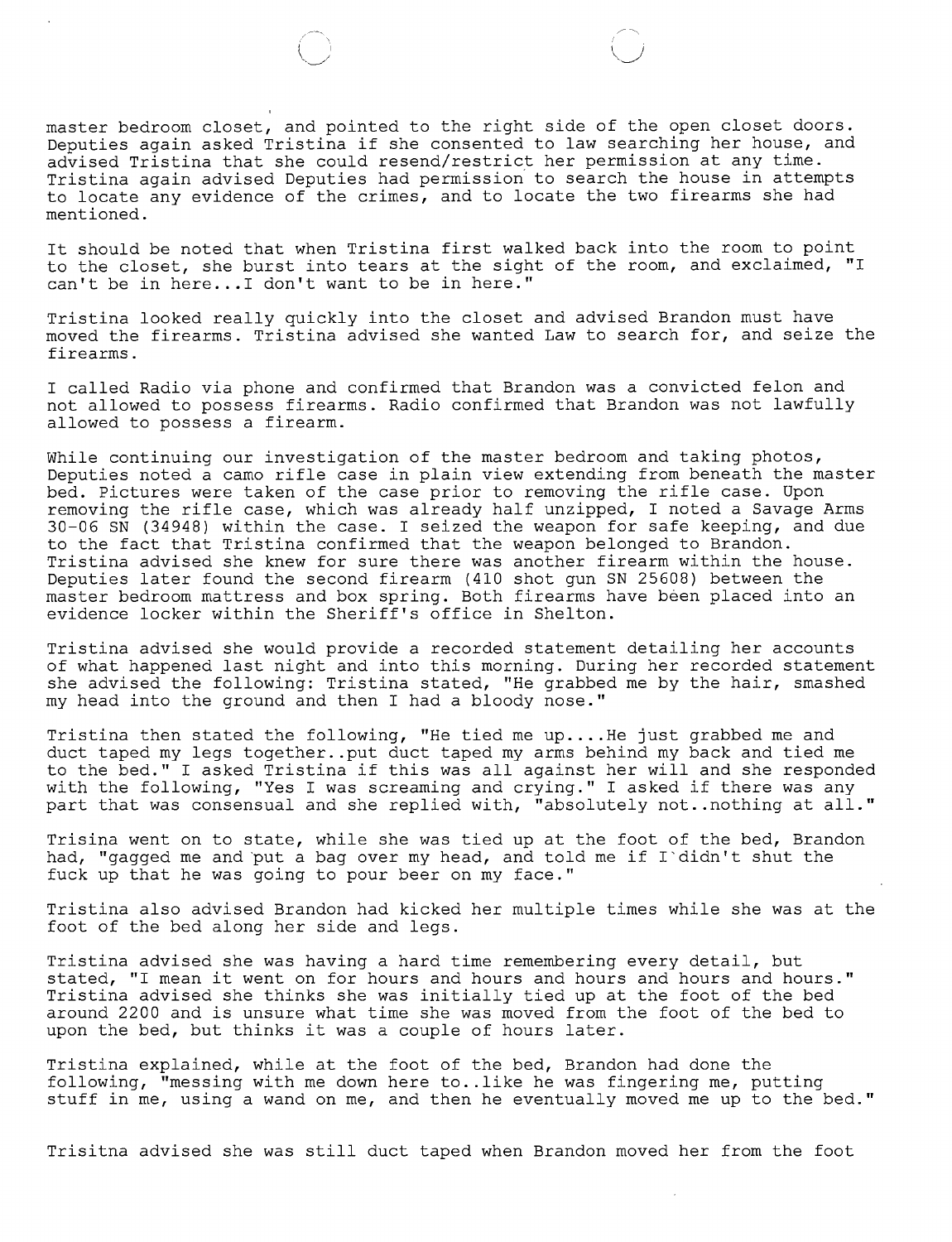of the bed to the main part of the bed, and subsequently applied chains to her, which were attached to the head board.

Tristina advised Brandon then raped her and stated, "he just put his dick inside of me". She advised Brandon had attempted to stick his penis in her rectum as well, but then had placed it in her vagina. Tristina again advised that none of these actions were consensual and that he did not have permission to place his penis inside of her. Tristina advised she did attempt to push/resist Brandon and had asked him to stop. Tristina advised Brandon also choked her with his hands around her neck and throat, constricting her airway, and that she almost passed out multiple times, and thinks she may have passed out. Tristina advised Brandon choked her like, this four times. Tristina stated, "I might have passed out, I don't know." She advised she is unsure because the memory is all hazy.

Tirstina advised she kept asking Brandon if he was going to kill her because he is a smart guy and would not normally do this. Tristina advised Brando threatened the following, "He told me he's probably going to kill me tomorrow." Tristina advised she did believe Brandon was going to follow through with hi threat because he told her, "I have a boat". She explained she was scared he was going to follow through with his death threat.

Tristina advised she had eventually escaped around 0900 and run to the neighbor's house. She advised she had been able to escape because she had eventually played along with Brandon's advances and told him that he was right to tie her up. She advised she pleaded with him to untie her so they could just move on. She advised she told Brandon that she loved him, and he eventually released the chains from her and began to snuggle her like nothing had happened. Tristina advised she had waited until he was sound asleep and escaped the residence, and called 911.

Upon entry into the master bedroom I noted items strewn about as though there had been a struggle within the room. I was struck by the appearance of what I saw, and it appeared as though the room had been used/set up as a sexual restraining room, with chains and sexual items strewn about and in close vicinity of where Tristina advised she was restrained. I noted what appeared to be a bloody tissue/item on the sink adjacent to the bed. I noted silver duct tape still on the foot post of the bed where Tristina advised she had been tied up. I noted multiple other pieces of duct tape around the floor area of the bed, and a remaining roll of duct tape as well. I noted multiple sex toys and adult items throughout the bedroom. I noted chains wrapped around the headboard are and what appeared to be wrist restraint straps laying at the foot area of the bed. I noted a ball gag at the foot of the bed, and Tristina advised that Brandon had applied it to her mouth.

I noted bruises on Tristina's legs and side where she advised Brandon had kicked her. Tristian also advised her lip felt swollen from her head/face being forced/smashed into the floor.

I noted a boat in the driveway of the residence on a wheeled trailer, and it appeared to be in working condition and would have provided a means for Brandon to carry out his threat to dump her body via boat.

I noted a deflated tire on Tristina's car within the driveway, and when I asked Tristina about it she exclaimed that Brandon had told her he was going to do that so that she could not leave. I took pictures of the vehicle tire and have uploaded them to the case file.

Deputies took multiple pictures of the scene and of Tristina's injuries.

Tristina advised the two kids within the residence were asleep in another room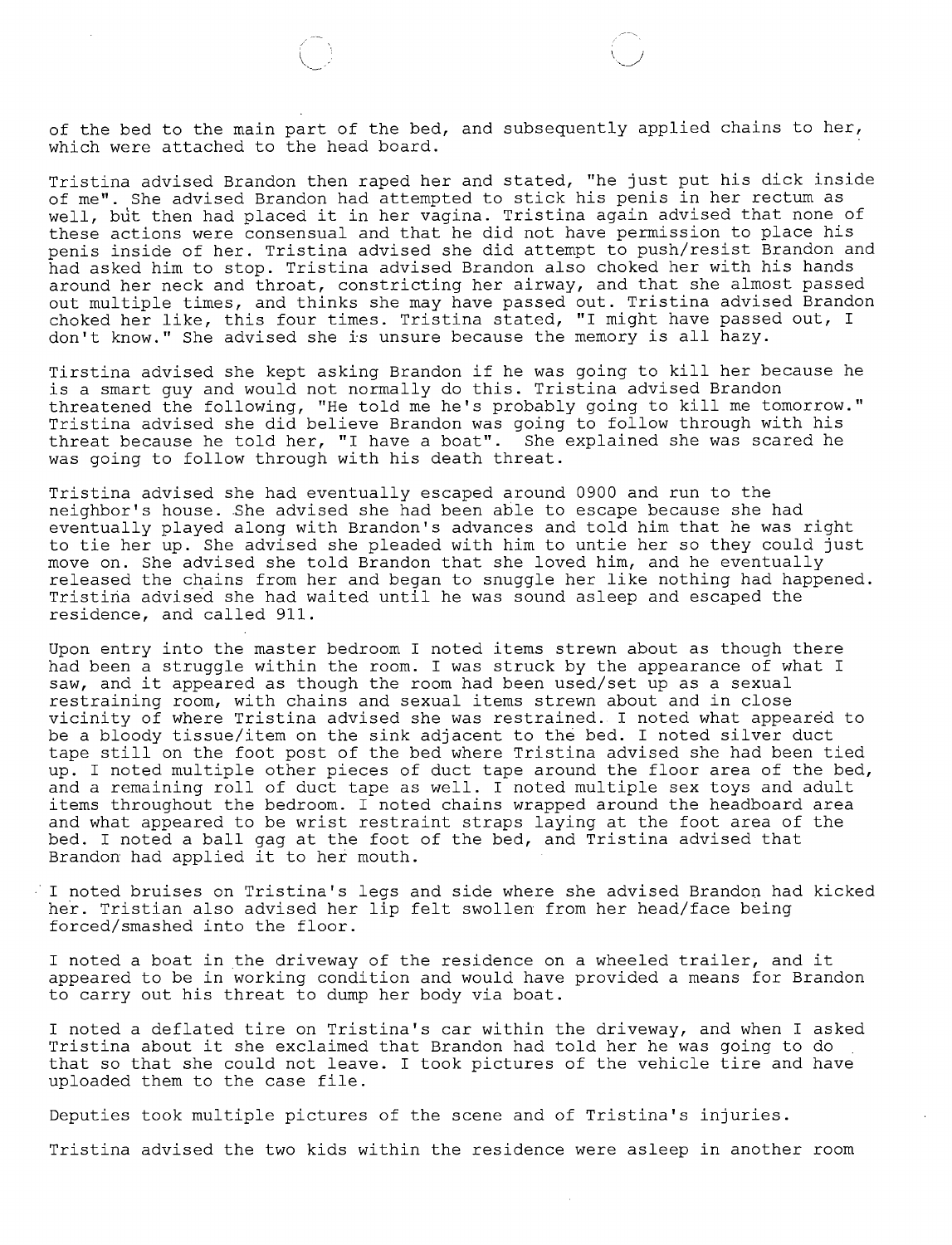while the above incidents were happening. The two kid's names were as follows: Leonardo (7yoa) and Joelene(3yoa).

Brandon was placed under arrest and transported to the Mason County Jail for booking.

Tristina is currently at Saint Michael's Hospital, Bremerton obtaining a sexual assault kit for evidence.

Based on the above facts, PC for Rape 2 and Assault 2 exists due to the "(a) By forcible compulsion; (b) When the victim is incapable of consent by reason of being physically helpless", inflicted by Brandon's actions to completely restrict Tristina and forcibly rape her against her will, choking her and restricting her airway to the point where she believes she may have lost consciousness multiple times. Further PC for Felony Harassment due to Brandon's threats to kill her and use his boat to carry out the process of killing Tristina and using the boat to dispose of her body as he had stated to her.

James B McClure DOB (8-1-33) is the resident at 590 address who greeted Tristina at his front door. James provided a recorded statement about Tristina coming to his door and advising she had been assaulted by her husband. I have uploaded his statement to the case file.

To Prosecutor for Charging.

Law Enforcement position on release: Would the safety of an individual or the public be threatened if the suspect is released on bail or recognizance? Yes [X] No [ ] Due to his many previous DV Assault tendances and the threats to carry out hi threats against Tristina, whom is also in care of the two small children, it is suggested that the release of Brandon could be hazardous to Tristina and public.

I declare under penalty of perjury under the laws of the State of Washington that the foregoing facts and attached arresting agency affidavit are true and correct to the best of my knowledge (RCW 9A.72.085) and I am entering my authorized user ID and password to authenticate it.

Dated: Fri Dec 11 17:26:27 PST 2020

Name/Per#: J. Ogden #1520

Signed in Mason County, Washington by:

 $47150$ of Deputy ature

SGT Reed, William P #1178\_<br>Supervisor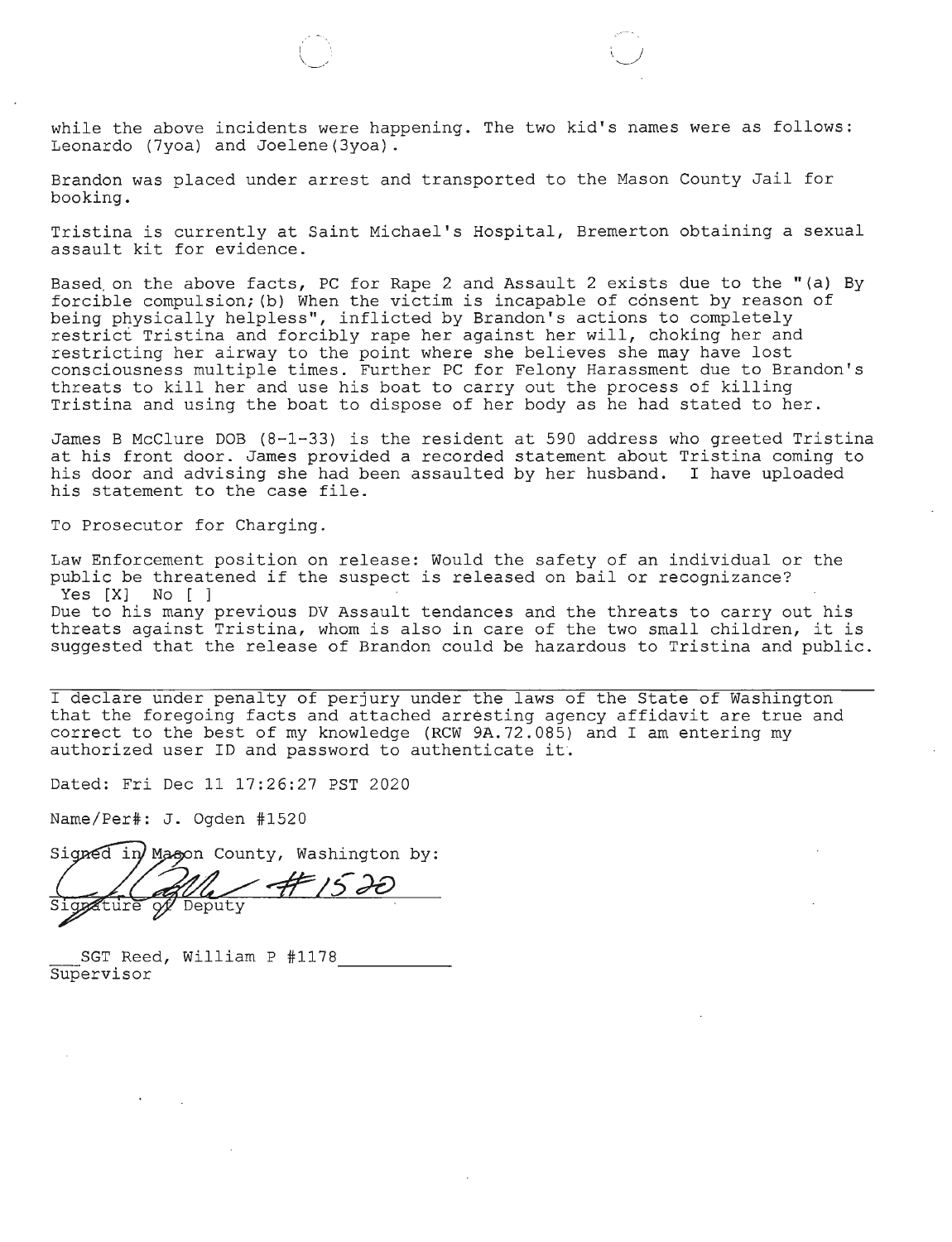|                                                                        |                     |      | Dec. 11. 2020 $8:32PM$                                                                                                                                                                                                                                 | <b>ST NAME</b><br>PCH | <b>E OR PRINT ALL INFORMATION IN BLACK</b><br><b>HARDING, BRANDON JON</b> |                    | <b>FIRST NAME</b> |            | MIDDLE NAM                                   |                       |      | P.<br>No. 9672<br>941268854<br>Page, |                           |                  |                                                                           |  |
|------------------------------------------------------------------------|---------------------|------|--------------------------------------------------------------------------------------------------------------------------------------------------------------------------------------------------------------------------------------------------------|-----------------------|---------------------------------------------------------------------------|--------------------|-------------------|------------|----------------------------------------------|-----------------------|------|--------------------------------------|---------------------------|------------------|---------------------------------------------------------------------------|--|
|                                                                        |                     |      | <b>WABHINGTON STATE</b><br>DISPOSITION REPORT                                                                                                                                                                                                          |                       | <b>ALIABES</b>                                                            |                    |                   |            | CONTRIBUTER OF GOOD CONTRIBUTES (ORI)        |                       |      |                                      |                           |                  |                                                                           |  |
|                                                                        |                     |      | <b>State Identification and Criminal History Section</b><br>P.O. Box 42633<br>Olympia, WA 98504-2633                                                                                                                                                   |                       |                                                                           |                    |                   |            |                                              |                       |      |                                      |                           | Month            | DATE OF BIRTH DOD<br>02/24/1994 Year                                      |  |
| DATE<br>12/11/2020                                                     | CHRISTOPHER GARWOOD |      | THIS DATA MAY BE COMPUTERIZED IN LOCAL, STATE AND NATIONAL FILES<br><b>SIGNATURE OF OFFICIAL TAKING FINGERPRINTS</b>                                                                                                                                   |                       | DATE ARRESTED OR RECEIVED<br><b>DOA</b><br>ARREST NO. OCA<br>20-1209      |                    |                   | <b>SEX</b> | RACE<br>w<br>M                               | HGT.<br>511           | WQT. | <b>EVES</b><br>175 BLU               | <b>HAIR</b><br><b>BLN</b> | WA               | PLACE OF BIRTH POB                                                        |  |
| <b>DEP 1532</b><br>OFFENSES CHARGED AT ARREST<br>0102200 ASSAULT-2 (B) |                     |      |                                                                                                                                                                                                                                                        |                       | FBI NO. FBI                                                               |                    |                   |            | FORM SUBMITTED BY:                           |                       |      |                                      |                           |                  |                                                                           |  |
| w<br>2022810<br>WA023035J                                              |                     |      |                                                                                                                                                                                                                                                        |                       | 731235HD5<br><b>3ID NO. 8ID</b><br>WA25657727<br>BOCIAL SECURITY NO. SOC  |                    |                   |            | SIGNATURE:<br>TITLE:                         |                       |      |                                      |                           |                  |                                                                           |  |
|                                                                        |                     |      |                                                                                                                                                                                                                                                        |                       |                                                                           |                    |                   |            |                                              |                       |      |                                      |                           |                  | DATE                                                                      |  |
| COURT CAUSE NUMBER                                                     |                     |      | COURT ORDERED EXPUNGEMENT ATTACHED                                                                                                                                                                                                                     |                       |                                                                           |                    |                   |            | <b>INTERIM REPORT</b><br>SUPPLEMENTAL REPORT |                       |      |                                      |                           |                  |                                                                           |  |
| COUNT(6)                                                               |                     |      | DISPOSITION AND SENTENCING INFORMATION:<br>UNIQUE NO. (OIN)                                                                                                                                                                                            |                       | DISPOSITION DATE                                                          |                    |                   |            | NO CHARGE FILED<br>GUILTY-NO PENALTY         |                       |      | <b>DISMISSED</b>                     |                           |                  | I NOT GUILTY<br>GUILTY (FELONY REFER J&S REPORT)                          |  |
| <b>CHARGED</b>                                                         |                     |      |                                                                                                                                                                                                                                                        |                       |                                                                           |                    |                   |            |                                              |                       |      |                                      |                           | OFFENSE CODE NO. |                                                                           |  |
|                                                                        |                     |      | NCLUDED / CONCURRENT / CONSECUTIVE WITH COUNT(S)                                                                                                                                                                                                       |                       |                                                                           | <b>FINE</b>        |                   |            |                                              | FINE SUBPENDED        |      | COSTS                                |                           |                  |                                                                           |  |
| <b>JOC COMMITMENT TERM</b>                                             |                     |      |                                                                                                                                                                                                                                                        |                       |                                                                           |                    | <b>SUSPENDED</b>  |            |                                              | DEFERRED              |      |                                      |                           |                  |                                                                           |  |
| <b>JAIL TERM</b>                                                       |                     |      | <b>JAIL SUSPENDED</b>                                                                                                                                                                                                                                  | <b>DEFERRED</b>       |                                                                           | CREDIT TIME SERVED |                   |            | TERM COM, SUPER, / PROB.                     |                       |      | HRS. COM, SERVICE                    |                           |                  | <b>CONDITIONS</b>                                                         |  |
| APPEAL                                                                 |                     | DATE | OTHER (FTA-WARRANT ISSUED, COMMUNITY SUPERVISION / PROBATION EXTENSION, COURT MANDATE, ETC.)                                                                                                                                                           | <b>DISPOSITION</b>    |                                                                           |                    |                   |            |                                              |                       |      |                                      |                           |                  |                                                                           |  |
| <b>COURT CAUSE NUMBER</b>                                              |                     |      |                                                                                                                                                                                                                                                        |                       |                                                                           |                    |                   |            |                                              |                       |      |                                      |                           |                  |                                                                           |  |
| COUNT(S)                                                               |                     |      | UNIQUE NO. (OIN)                                                                                                                                                                                                                                       |                       | <b>DISPOSITION DATE</b>                                                   |                    |                   |            | NO CHARGE FILED<br>GUILTY-NO PENALTY         |                       |      |                                      |                           |                  | DISMISSED <b>DISMISSED NOT GUILTY</b><br>GUILTY (FELONY REFER J&S REPORT) |  |
| CHARGED                                                                |                     |      |                                                                                                                                                                                                                                                        |                       |                                                                           |                    |                   |            |                                              |                       |      |                                      |                           | OFFENBE CODE NO. |                                                                           |  |
|                                                                        |                     |      | INCLUDED / CONCURRENT / CONSECUTIVE WITH COUNT(S)                                                                                                                                                                                                      |                       |                                                                           | FINE               |                   |            |                                              | <b>FINE SUSPENDED</b> |      | <b>COSTS</b>                         |                           |                  |                                                                           |  |
| DOC COMMITMENT TERM                                                    |                     |      |                                                                                                                                                                                                                                                        |                       |                                                                           |                    | <b>SUSPENDED</b>  |            |                                              | <b>DEFERRED</b>       |      |                                      |                           |                  |                                                                           |  |
| <b>JAIL TERM</b>                                                       |                     |      | JAIL SUSPENDED                                                                                                                                                                                                                                         | <b>DEFERRED</b>       |                                                                           | CHEDIT TIME SERVED |                   |            | TERM COM. SUPER. / PROB.                     |                       |      | HAS, COM. BERVICE                    |                           |                  | <b>CONDITIONS</b>                                                         |  |
| <b>APPEAL</b>                                                          |                     | DATE |                                                                                                                                                                                                                                                        | <b>DISPOSITION</b>    |                                                                           |                    |                   |            |                                              |                       |      |                                      |                           |                  |                                                                           |  |
|                                                                        |                     |      | OTHER (FTA-WARRANT ISSUED, COMMUNITY SUPERVISION / PROBATION EXTENSION, COURT MANDATE, ETC.)<br>PLEASE SHOW EXACT AMOUNTS OF FINE, JAIL,<br>COMMUNITY SUPERVISION, PROBATION, AND SUSPENSIONS<br>TO CONTINUE, ATTACH ADDITIONAL DISPOSITION REPORT(8). |                       |                                                                           |                    |                   |            | RIGHT FOUR FINGERS SIMULTANEOUSLY            |                       |      |                                      |                           |                  |                                                                           |  |

**BIGNATURE OF PERSON FINGERPHIRTED** 

龝

**Milletter** ang.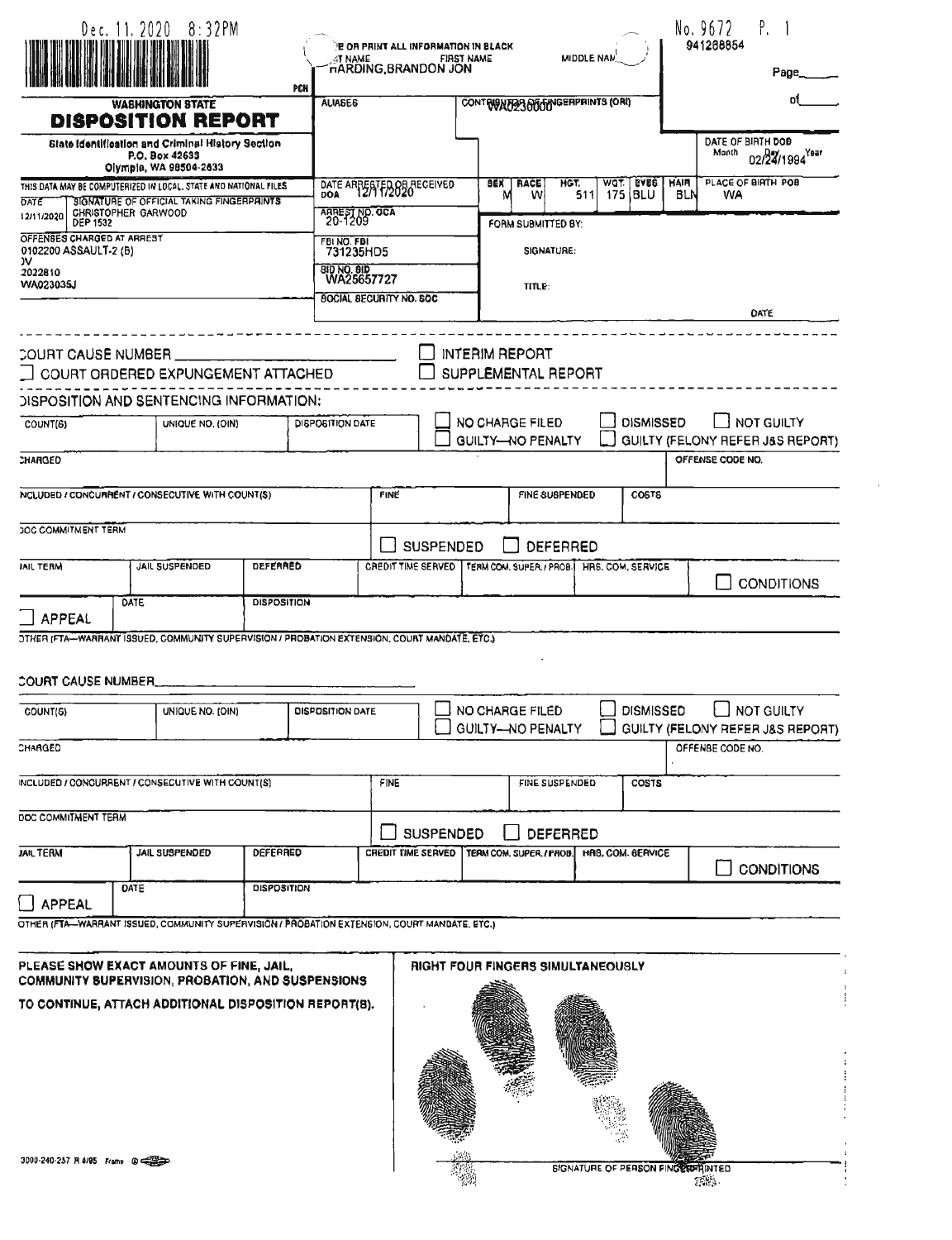|                                                                 | Dec. 11. 2020 8:32PM                                                                                       |                    |                                     | PE OR PRINT ALL INFORMATION IN BLACK                                |                  |                                              |                         |                 |                                          |                  | P.<br>2<br>No. 9672<br>941268854                                 |  |  |
|-----------------------------------------------------------------|------------------------------------------------------------------------------------------------------------|--------------------|-------------------------------------|---------------------------------------------------------------------|------------------|----------------------------------------------|-------------------------|-----------------|------------------------------------------|------------------|------------------------------------------------------------------|--|--|
|                                                                 |                                                                                                            |                    | <b>GT NAME</b>                      | HARDING, BRANDON JON                                                |                  | <b>FIRST NAME</b>                            |                         | MIDDLE NAM      |                                          |                  | Page                                                             |  |  |
|                                                                 | <b>WASHINGTON STATE</b>                                                                                    | <b>PCH</b>         | <b>ALIASES</b>                      |                                                                     |                  | CONTRIBUTO A GATERIAL TO AID                 |                         |                 |                                          |                  |                                                                  |  |  |
|                                                                 | <b>DISPOSITION REPORT</b><br>State Identification and Criminal History Section<br>P.O. Box 42633           |                    |                                     |                                                                     |                  |                                              |                         |                 |                                          |                  | DATE OF BIRTH DOB<br>Month<br>02/24/1994 Yesr                    |  |  |
|                                                                 | Olympia, WA 98504-2633<br>THIS DATA MAY BE COMPUTERIZED IN LOCAL, STATE AND NATIONAL FILES                 |                    |                                     | DATE ARRESTED OF RECEIVED                                           |                  | <b>SEX</b>                                   | RACE                    | HOT.            | <b>EVES</b><br>WGT.<br><b>BLU</b>        | MAIR<br>BLN      | PLACE OF BIRTH POB<br>WA                                         |  |  |
| DATE<br>CHRISTOPHER GARWOOD<br>12/11/2020<br><b>DEP 1552</b>    | <b>SIGNATURE OF OFFICIAL TAKING FINGERPRINTS</b>                                                           |                    | <b>ARREST NO. OCA</b><br>20-1209    |                                                                     |                  | N                                            | w<br>FORM SUBMITTED BY: | 511             | 175                                      |                  |                                                                  |  |  |
| OFFENSES CHARGED AT ARREST<br>0066400 UNLAWFUL IMPRISONMENT (C) |                                                                                                            |                    | FOI NO. FBI<br>731235HD5            |                                                                     |                  |                                              | SIGNATURE:              |                 |                                          |                  |                                                                  |  |  |
| <b>N</b><br>2022610<br>WA023035J                                |                                                                                                            |                    |                                     | <b>SID NO. 9ID</b><br>WA25657727                                    |                  |                                              |                         |                 |                                          |                  |                                                                  |  |  |
|                                                                 | <b>DMV</b>                                                                                                 |                    |                                     | <b>SOCIAL SECURITY NO. SOC</b>                                      |                  |                                              | TITLE:                  |                 |                                          |                  | DATE                                                             |  |  |
|                                                                 |                                                                                                            |                    |                                     |                                                                     |                  |                                              |                         |                 |                                          |                  |                                                                  |  |  |
| COURT CAUSE NUMBER                                              |                                                                                                            |                    |                                     |                                                                     |                  | <b>INTERIM REPORT</b><br>SUPPLEMENTAL REPORT |                         |                 |                                          |                  |                                                                  |  |  |
|                                                                 | COURT ORDERED EXPUNGEMENT ATTACHED<br>DISPOSITION AND SENTENCING INFORMATION:                              |                    |                                     |                                                                     |                  |                                              |                         |                 |                                          |                  |                                                                  |  |  |
| COUNT(9)                                                        | UNIQUE NO. (OIN)                                                                                           |                    | <b>DISPOSITION DATE</b>             |                                                                     |                  | NO CHARGE FILED<br><b>GUILTY-NO PENALTY</b>  |                         |                 |                                          | <b>DISMISSED</b> | <b>NOT GUILTY</b><br><b>GUILTY (FELONY REFER J&amp;S REPORT)</b> |  |  |
| CHARGED                                                         |                                                                                                            |                    |                                     |                                                                     |                  |                                              |                         |                 |                                          |                  | OFFENSE CODE NO.                                                 |  |  |
|                                                                 | NCLUDED / CONCURRENT / CONSECUTIVE WITH COUNT(S)                                                           |                    |                                     |                                                                     |                  |                                              | FINE SUSPENDED          | COSTS           |                                          |                  |                                                                  |  |  |
| <b>JOC COMMITMENT TERM</b>                                      |                                                                                                            |                    |                                     | <b>SUSPENDED</b>                                                    |                  |                                              | <b>DEFERRED</b>         |                 |                                          |                  |                                                                  |  |  |
| <b>JAIL TERM</b>                                                | JAIL SUSPENDED                                                                                             | <b>DEFERRED</b>    |                                     | CREDIT TIME SERVED<br>TERM COM. SUPER, / PROB.<br>HRS. COM, SERVICE |                  |                                              |                         |                 |                                          |                  | <b>CONDITIONS</b>                                                |  |  |
|                                                                 | <b>DATE</b>                                                                                                | <b>DISPOSITION</b> |                                     |                                                                     |                  |                                              |                         |                 |                                          |                  |                                                                  |  |  |
| <b>J</b> APPEAL                                                 | OTHER (FTA-WARRANT ISSUED, COMMUNITY SUPERVISION / PROBATION EXTENSION, COURT MANDATE, ETC.)               |                    |                                     |                                                                     |                  |                                              |                         |                 |                                          |                  |                                                                  |  |  |
| <b>COURT CAUSE NUMBER</b>                                       |                                                                                                            |                    |                                     |                                                                     |                  |                                              |                         |                 |                                          |                  |                                                                  |  |  |
| COUNT(S)                                                        | UNIQUE NO. (OIN)                                                                                           |                    | DISPOSITION DATE                    |                                                                     |                  | <b>NO CHARGE FILED</b>                       |                         |                 |                                          | <b>DISMISSED</b> | NOT GUILTY                                                       |  |  |
|                                                                 |                                                                                                            |                    |                                     |                                                                     |                  | GUILTY-NO PENALTY                            |                         |                 |                                          |                  | GUILTY (FELONY REFER J&S REPORT)<br>OFFENSE CODE NO.             |  |  |
| CHARGED                                                         |                                                                                                            |                    |                                     |                                                                     |                  |                                              |                         |                 |                                          |                  |                                                                  |  |  |
|                                                                 | INCLUDED / CONCURRENT / CONSECUTIVE WITH COUNT(S)                                                          |                    |                                     | FINE                                                                |                  |                                              |                         | FINE SUSPENDED  | <b>COSTS</b>                             |                  |                                                                  |  |  |
| DOC COMMITMENT TEAM                                             |                                                                                                            |                    |                                     |                                                                     | <b>SUSPENDED</b> |                                              |                         | <b>DEFERRED</b> |                                          |                  |                                                                  |  |  |
| <b>JAIL TERM</b>                                                | <b>JAIL SUSPENDED</b>                                                                                      | <b>DEFERRED</b>    |                                     | CREDIT TIME SERVED   TERM COM SUPER / PROB.                         |                  |                                              |                         |                 | HAS. COM. SERVICE                        |                  |                                                                  |  |  |
|                                                                 | DATE                                                                                                       | <b>DISPOSITION</b> |                                     |                                                                     |                  |                                              |                         |                 |                                          |                  | <b>CONDITIONS</b>                                                |  |  |
| APPEAL                                                          |                                                                                                            |                    |                                     |                                                                     |                  |                                              |                         |                 |                                          |                  |                                                                  |  |  |
|                                                                 | OTHER (FTA-WARRANT ISSUED, COMMUNITY SUPERVISION / PROBATION EXTENSION, COURT MANDATE, ETC.)               |                    |                                     |                                                                     |                  |                                              |                         |                 |                                          |                  |                                                                  |  |  |
|                                                                 | PLEASE SHOW EXACT AMOUNTS OF FINE, JAIL,                                                                   |                    |                                     |                                                                     |                  |                                              |                         |                 | <b>RIGHT FOUR FINGERS SIMULTANEOUSLY</b> |                  |                                                                  |  |  |
|                                                                 | COMMUNITY SUPERVISION, PROBATION, AND SUSPENSIONS<br>TO CONTINUE, ATTACH ADDITIONAL DISPOSITION REPORT(S). |                    |                                     |                                                                     |                  |                                              |                         |                 |                                          |                  |                                                                  |  |  |
|                                                                 |                                                                                                            |                    |                                     |                                                                     |                  |                                              |                         |                 |                                          |                  |                                                                  |  |  |
|                                                                 |                                                                                                            |                    |                                     |                                                                     |                  |                                              |                         |                 |                                          |                  |                                                                  |  |  |
|                                                                 |                                                                                                            |                    |                                     |                                                                     |                  |                                              |                         |                 |                                          |                  |                                                                  |  |  |
|                                                                 |                                                                                                            |                    |                                     |                                                                     |                  |                                              |                         |                 |                                          |                  |                                                                  |  |  |
|                                                                 |                                                                                                            |                    |                                     |                                                                     |                  |                                              |                         |                 |                                          |                  |                                                                  |  |  |
|                                                                 |                                                                                                            |                    | 3000-240-257 R 4/95 Frame 0 = 12500 |                                                                     |                  |                                              |                         |                 |                                          |                  | SIGNATURE OF PERSON FINGERENNTED<br>versi.                       |  |  |

 $\bar{\lambda}$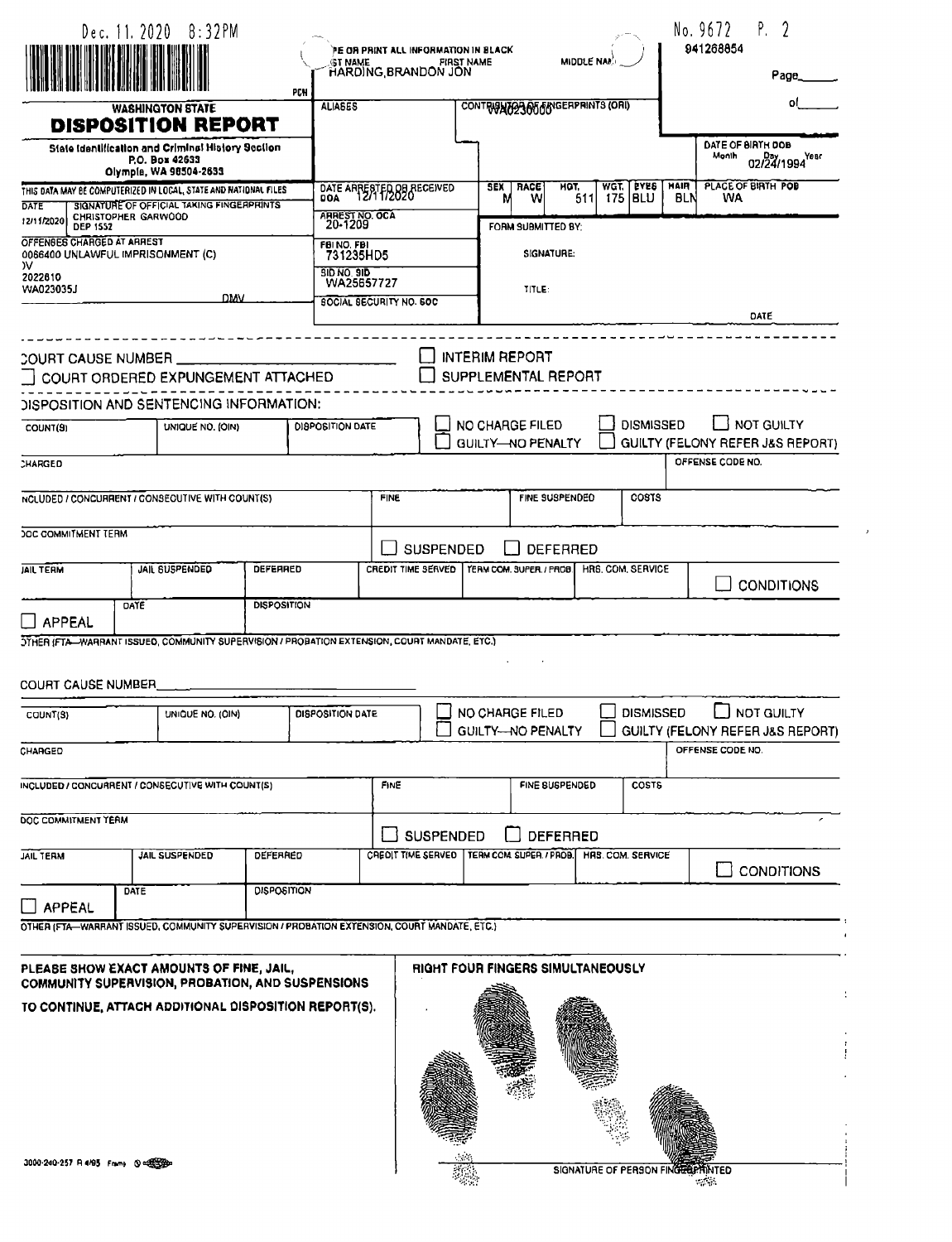|                                                                                                                 |      | Dec. 11. 2020 8:32PM                                                                                                       | PCN                | <b>IST NAME</b>           |                    | PE OR PRINT ALL INFORMATION IN BLACK<br><b>FIRST NAME</b><br>HARDING, BRANDON JON |                |                                                    | <b>MIDDLE NAK</b> |                               |                    | No. 9672<br>941268854      | Ρ.<br>3<br>Page                                |
|-----------------------------------------------------------------------------------------------------------------|------|----------------------------------------------------------------------------------------------------------------------------|--------------------|---------------------------|--------------------|-----------------------------------------------------------------------------------|----------------|----------------------------------------------------|-------------------|-------------------------------|--------------------|----------------------------|------------------------------------------------|
|                                                                                                                 |      | <b>WASHINGTON STATE</b>                                                                                                    |                    | <b>ALIASES</b>            |                    |                                                                                   |                | CONTRANDER BEGINDERPRINTS (ORI)                    |                   |                               |                    |                            | of                                             |
|                                                                                                                 |      | <b>DISPOSITION REPORT</b><br>State Identification and Criminal History Section<br>P.O. Box 42633<br>Olympia, WA 98504-2833 |                    |                           |                    |                                                                                   |                |                                                    |                   |                               |                    | DATE OF BIRTH DOB<br>Month | 02/24/1994 Year                                |
| THIS DATA MAY BE COMPUTERIZED IN LOCAL, STATE AND NATIONAL FILES                                                |      |                                                                                                                            |                    | DATE ARRESTED OF RECEIVED |                    |                                                                                   | 9EX I<br>M     | RACE<br>w                                          | HQT.<br>511       | WOT.   EYEB<br>175 <b>BLU</b> | <b>HAIR</b><br>BLN | WA                         | PLACE OF BIRTH POB                             |
| DATE<br>CHRISTOPHER GARWOOD<br>12/11/2020<br><b>DEP 1532</b>                                                    |      | SIGNATURE OF OFFICIAL TAKING FINGERPRINTS                                                                                  |                    | ARREST NO. OCA<br>20-1209 |                    |                                                                                   |                | FORM SUBMITTED BY:                                 |                   |                               |                    |                            |                                                |
| OFFENSES CHARGED AT ARREST<br>0221000 HARASSMENT (U)                                                            |      |                                                                                                                            |                    | FBI NO. FBI<br>731235HD5  |                    |                                                                                   |                | <b>SIGNATURE:</b>                                  |                   |                               |                    |                            |                                                |
| ELONY HARASS RCW 9A46020 DV<br>2022810<br>WA023035J                                                             |      |                                                                                                                            |                    | 810 NO. 910<br>WA25657727 |                    |                                                                                   |                | TITLE:                                             |                   |                               |                    |                            |                                                |
|                                                                                                                 |      | <b>DMV</b>                                                                                                                 |                    | SOCIAL BECURITY NO. 800   |                    |                                                                                   |                |                                                    |                   |                               |                    |                            | DATE                                           |
|                                                                                                                 |      |                                                                                                                            |                    |                           |                    |                                                                                   |                |                                                    |                   |                               |                    |                            |                                                |
| COURT CAUSE NUMBER                                                                                              |      | COURT ORDERED EXPUNGEMENT ATTACHED                                                                                         |                    |                           |                    |                                                                                   |                | <b>INTERIM REPORT</b><br>SUPPLEMENTAL REPORT       |                   |                               |                    |                            |                                                |
| DISPOSITION AND SENTENCING INFORMATION:                                                                         |      |                                                                                                                            |                    |                           |                    |                                                                                   |                |                                                    |                   |                               |                    |                            |                                                |
| COUNT(9)                                                                                                        |      | UNIQUE NO. (OIN)                                                                                                           |                    | DISPOSITION DATE          |                    |                                                                                   |                | <b>NO CHARGE FILED</b><br><b>GUILTY-NO PENALTY</b> |                   | <b>DISMISSED</b>              |                    |                            | NOT GUILTY<br>GUILTY (FELONY REFER J&S REPORT) |
| CHARGED                                                                                                         |      |                                                                                                                            |                    |                           |                    |                                                                                   |                |                                                    |                   |                               |                    | OFFENSE CODE NO.           |                                                |
| NCLUDED / CONCURRENT / CONSECUTIVE WITH COUNT(S)                                                                |      | FINE                                                                                                                       |                    |                           |                    |                                                                                   | FINE SUSPENDED | <b>COST9</b>                                       |                   |                               |                    |                            |                                                |
| <b>JOC COMMITMENT TERM</b>                                                                                      |      |                                                                                                                            |                    |                           |                    | <b>SUSPENDED</b>                                                                  |                |                                                    | <b>DEFERRED</b>   |                               |                    |                            |                                                |
| <b>JAIL TERM</b>                                                                                                |      | <b>JAIL SUSPENDED</b>                                                                                                      | <b>DEFERRED</b>    |                           | CREDIT TIME SERVED |                                                                                   |                | TERM COM. SUPER, / PROB.                           |                   | HRS. COM. SERVICE             |                    |                            |                                                |
|                                                                                                                 | DATE |                                                                                                                            | <b>DISPOSITION</b> |                           |                    |                                                                                   |                |                                                    |                   |                               |                    |                            | <b>CONDITIONS</b>                              |
| <b>J</b> APPEAL<br>OTHER (FTA-WARRANT ISSUED, COMMUNITY SUPERVISION / PROBATION EXTENSION, COURT MANDATE, ETC.) |      |                                                                                                                            |                    |                           |                    |                                                                                   |                |                                                    |                   |                               |                    |                            |                                                |
|                                                                                                                 |      |                                                                                                                            |                    |                           |                    |                                                                                   |                |                                                    |                   |                               |                    |                            |                                                |
| <b>COURT CAUSE NUMBER</b>                                                                                       |      |                                                                                                                            |                    |                           |                    |                                                                                   |                |                                                    |                   |                               |                    |                            |                                                |
| COUNT(S)                                                                                                        |      | UNIQUE NO. (OIN)                                                                                                           |                    | DISPOSITION DATE          |                    |                                                                                   |                | <b>NO CHARGE FILED</b><br>GUILTY-NO PENALTY        |                   | <b>DISMISSED</b>              |                    |                            | NOT GUILTY<br>GUILTY (FELONY REFER J&S REPORT) |
| CHARGED-                                                                                                        |      |                                                                                                                            |                    |                           |                    |                                                                                   |                |                                                    |                   |                               |                    | OFFENSE CODE NO.           |                                                |
| INCLUDED / CONCURRENT / CONSECUTIVE WITH COUNT(S)                                                               |      |                                                                                                                            |                    |                           | <b>FINE</b>        |                                                                                   |                |                                                    | FINE SUSPENDED    | COSTS                         |                    |                            |                                                |
| DOC COMMITMENT TEAM                                                                                             |      |                                                                                                                            |                    |                           |                    | <b>SUSPENDED</b>                                                                  |                |                                                    | DEFERRED          |                               |                    |                            |                                                |
| <b>JAIL TERM</b>                                                                                                |      | JAIL SUSPENDED                                                                                                             | DEFERRED           |                           |                    | CREDIT TIME SERVED   TERM COM SUPER / PROB.                                       |                |                                                    |                   | HRS. COM. SERVICE             |                    |                            | <b>CONDITIONS</b>                              |
| $\Box$ APPEAL                                                                                                   | DATE |                                                                                                                            | <b>DISPOSITION</b> |                           |                    |                                                                                   |                |                                                    |                   |                               |                    |                            |                                                |
| OTHER (FTA-WARRANT ISSUED, COMMUNITY SUPERVISION / PROBATION EXTENSION, COURT MANDATE, ETC.)                    |      |                                                                                                                            |                    |                           |                    |                                                                                   |                |                                                    |                   |                               |                    |                            |                                                |
| PLEASE SHOW EXACT AMOUNTS OF FINE, JAIL,                                                                        |      |                                                                                                                            |                    |                           |                    | <b>RIGHT FOUR FINGERS SIMULTANEOUSLY</b>                                          |                |                                                    |                   |                               |                    |                            |                                                |
| <b>COMMUNITY SUPERVISION, PROBATION, AND SUSPENSIONS</b>                                                        |      |                                                                                                                            |                    |                           |                    |                                                                                   |                |                                                    |                   |                               |                    |                            |                                                |
| TO CONTINUE, ATTACH ADDITIONAL DISPOSITION REPORT(S).                                                           |      |                                                                                                                            |                    |                           |                    |                                                                                   |                |                                                    |                   |                               |                    |                            |                                                |

 $\mathbb{C}^{(n)}$ 

龝

 $\overline{a}$ 

3000-240-257 R 4/85 Frame O 4222230

**EXECUTIVE OF PERSON FINCERS PRINTED** 

 $\ddot{.}$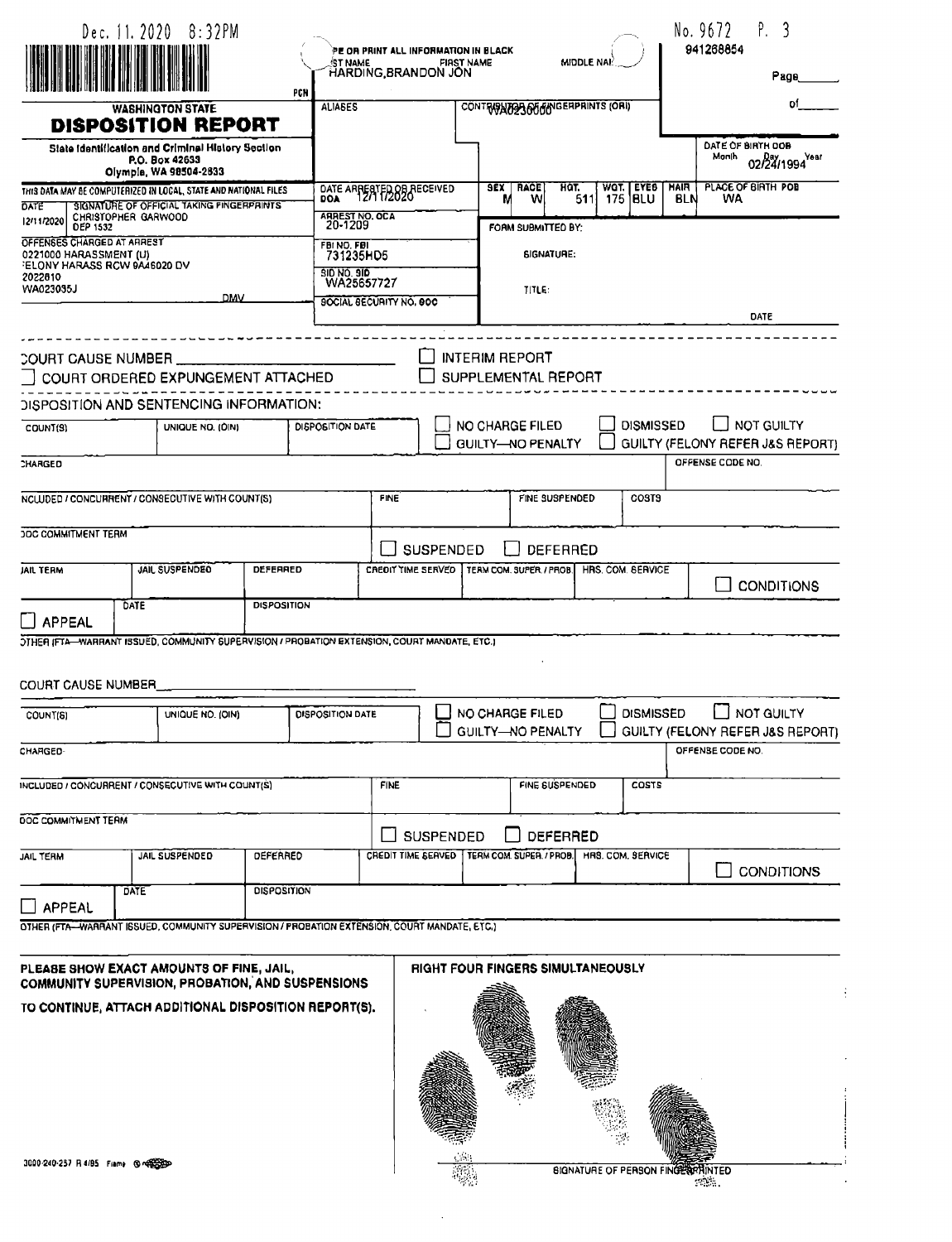|                                                                                                                                                                                         | Dec. 11. 2020 8:33PM                                                                                                                 |                    |                                                      | PE OR PAINT ALL INFORMATION IN BLACK         |                       | Ρ.<br>No. 9672<br>4<br>941268854     |                                   |                                   |                   |                  |                    |                                                                           |  |  |
|-----------------------------------------------------------------------------------------------------------------------------------------------------------------------------------------|--------------------------------------------------------------------------------------------------------------------------------------|--------------------|------------------------------------------------------|----------------------------------------------|-----------------------|--------------------------------------|-----------------------------------|-----------------------------------|-------------------|------------------|--------------------|---------------------------------------------------------------------------|--|--|
|                                                                                                                                                                                         |                                                                                                                                      |                    | <b>ST NAME</b>                                       | HARDING BRANDON JON                          |                       | <b>FIRST NAME</b>                    |                                   | MIDDLE NAI                        |                   |                  |                    | Page                                                                      |  |  |
|                                                                                                                                                                                         | <b>WASHINGTON STATE</b>                                                                                                              | PEN                | <b>ALIASES</b>                                       |                                              |                       |                                      |                                   | CONTRIBUTOS BOOMGERPRINTS (ORI)   |                   |                  |                    |                                                                           |  |  |
|                                                                                                                                                                                         | <b>DISPOSITION REPORT</b><br>State Identification and Criminal History Saction<br>Р.О. Вол 42633<br>Olympia, WA 98504-2633           |                    |                                                      |                                              |                       |                                      |                                   |                                   |                   |                  |                    | DATE OF BIRTH DOB<br>Monih<br>02/24/1994 Year                             |  |  |
| DATE<br>12/11/2020<br>DEP 1532                                                                                                                                                          | THIS DATA MAY BE COMPUTERIZED IN LOCAL, STATE AND NATIONAL FILES<br>SIGNATURE OF OFFICIAL TAKING FINGERPRINTS<br>CHRISTOPHER GARWOOD |                    | ARREST NO. OCA                                       | DATE ARRESTED OR RECEIVED                    |                       | <b>GEX</b><br>M                      | <b>RACE</b><br>w                  | HGT.<br>511<br>FORM SUBMITTED BY: | WGT.<br>$175$ BLU | EVEB             | <b>HAIR</b><br>BLN | PLACE OF BIRTH POB<br>WA                                                  |  |  |
| OFFENSES CHARGED AT ARREST<br><b>ICW 941040 DV</b><br>2022810<br>WA023035J                                                                                                              | 0052000 FIREARMS/DANGEROUS WEAPON VIOL (U)                                                                                           | <b>DMV</b>         | FBINO, FBI<br>731235HD5<br>SID NO. SID<br>WA25657727 | SOCIAL SECURITY NO. SOC                      |                       |                                      | TITLE:                            | SIGNATURE:                        |                   |                  |                    | DATE                                                                      |  |  |
| <b>COURT CAUSE NUMBER</b><br>DISPOSITION AND SENTENCING INFORMATION;                                                                                                                    | COURT ORDERED EXPUNGEMENT ATTACHED                                                                                                   |                    |                                                      |                                              | <b>INTERIM REPORT</b> |                                      | SUPPLEMENTAL REPORT               |                                   |                   |                  |                    |                                                                           |  |  |
| COUNT(S)<br>CHARGED                                                                                                                                                                     | UNIQUE NO. (OIN)                                                                                                                     |                    | <b>DISPOSITION DATE</b>                              |                                              |                       | NO CHARGE FILED<br>GUILTY-NO PENALTY |                                   |                                   |                   | <b>DISMISSED</b> |                    | <b>NOT GUILTY</b><br>GUILTY (FELONY REFER J&S REPORT)<br>OFFENSE CODE NO. |  |  |
| NCLUDED / CONCURRENT / CONSECUTIVE WITH COUNT(S)                                                                                                                                        | <b>FINE</b>                                                                                                                          |                    |                                                      |                                              | FINE SUSPENDED        |                                      | <b>COSTS</b>                      |                                   |                   |                  |                    |                                                                           |  |  |
|                                                                                                                                                                                         |                                                                                                                                      |                    |                                                      |                                              |                       |                                      |                                   |                                   |                   |                  |                    |                                                                           |  |  |
|                                                                                                                                                                                         | <b>JOC COMMITMENT TERM</b>                                                                                                           |                    |                                                      |                                              |                       | <b>SUSPENDED</b><br><b>DEFERRED</b>  |                                   |                                   |                   |                  |                    |                                                                           |  |  |
| <b>JAIL TERM</b>                                                                                                                                                                        | JAIL SUSPENDED                                                                                                                       | <b>DEFERRED</b>    |                                                      | CREDIT TIME SERVED                           |                       | TEAM COM. SUPER, / PROB.             |                                   |                                   | HRS. COM. SERVICE |                  |                    | <b>CONDITIONS</b>                                                         |  |  |
| <b>APPEAL</b><br>OTHER (FTA-WARRANT ISSUED, COMMUNITY SUPERVISION / PROBATION EXTENSION, COURT MANDATE, ETC.)<br><b>COURT CAUSE NUMBER</b>                                              |                                                                                                                                      |                    |                                                      |                                              |                       |                                      |                                   |                                   |                   |                  |                    |                                                                           |  |  |
| COUNT(S)                                                                                                                                                                                | UNIQUE NO. (OIN)                                                                                                                     |                    | DISPOSITION DATE                                     |                                              |                       | NO CHARGE FILED<br>GUILTY-NO PENALTY |                                   |                                   |                   | <b>DISMISSED</b> |                    | <b>NOT GUILTY</b><br>GUILTY (FELONY REFER J&S REPORT)                     |  |  |
| CHARGED                                                                                                                                                                                 |                                                                                                                                      |                    |                                                      |                                              |                       |                                      |                                   |                                   |                   |                  |                    | OFFENSE CODE NO.                                                          |  |  |
| INCLUDED / CONCURRENT / CONSECUTIVE WITH COUNT(3)                                                                                                                                       |                                                                                                                                      |                    |                                                      | FINE                                         |                       |                                      |                                   | FINE SUSPENDED                    |                   | COSTS            |                    |                                                                           |  |  |
| DOC COMMITMENT TERM                                                                                                                                                                     |                                                                                                                                      |                    |                                                      |                                              | <b>SUSPENDED</b>      |                                      |                                   | DEFERRED                          |                   |                  |                    |                                                                           |  |  |
| <b>JAIL TERM</b>                                                                                                                                                                        | JAIL SUSPENDED                                                                                                                       | DEFEARED           |                                                      | CREDIT TIME SERVED   TERM COM. SUPER./ PROB. |                       |                                      |                                   |                                   | HRG. COM. SERVICE |                  |                    |                                                                           |  |  |
|                                                                                                                                                                                         | OATE                                                                                                                                 | <b>DISPOSITION</b> |                                                      |                                              |                       |                                      |                                   |                                   |                   |                  |                    | <b>CONDITIONS</b>                                                         |  |  |
| <b>APPEAL</b><br>OTHER (FTA WARRANT ISSUED, COMMUNITY SUPERVISION / PROBATION EXTENSION, COURT MANDATE, ETC.)                                                                           |                                                                                                                                      |                    |                                                      |                                              |                       |                                      |                                   |                                   |                   |                  |                    |                                                                           |  |  |
| PLEASE SHOW EXACT AMOUNTS OF FINE, JAIL,<br>COMMUNITY SUPERVISION, PROBATION, AND SUSPENSIONS<br>TO CONTINUE, ATTACH ADDITIONAL DISPOSITION REPORT(S).<br>3000-240-257 F14/95 Frams @ 0 |                                                                                                                                      |                    |                                                      |                                              |                       |                                      | RIGHT FOUR FINGERS SIMULTANEOUSLY |                                   |                   |                  |                    |                                                                           |  |  |
|                                                                                                                                                                                         |                                                                                                                                      |                    |                                                      |                                              |                       |                                      |                                   | SIGNATURE OF PERSON PINGEEPHINTED |                   |                  |                    | <b>国家</b>                                                                 |  |  |

 $\bar{\beta}$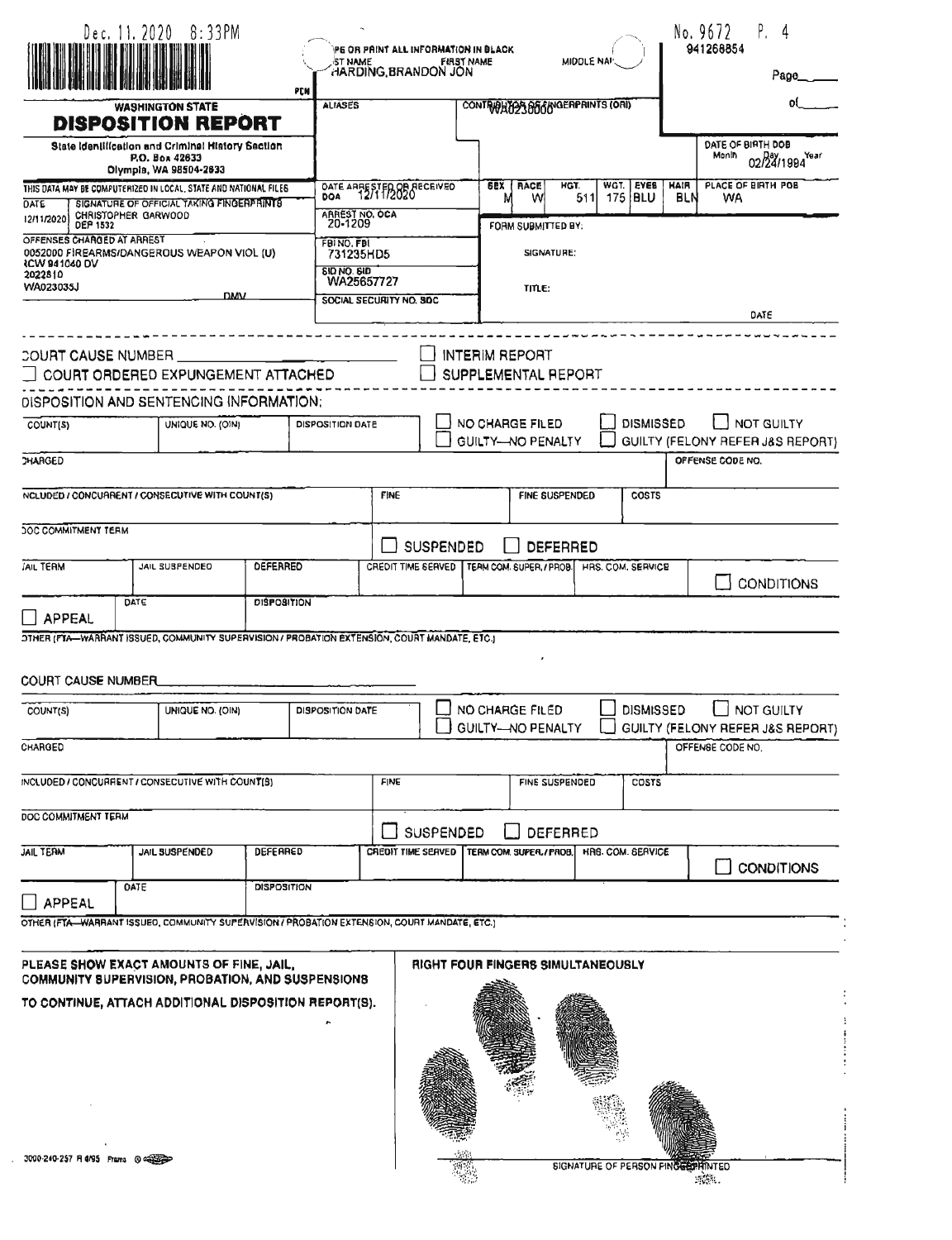|                                                    | Dec. 11. 2020 8:33PM                                                                                           |                    |                                               |                           | PE OR PRINT ALL INFORMATION IN BLACK     |          |                                       |                                            |             |                     |                                                | P.<br>No. 9672<br>941268854                          | ל                  |  |
|----------------------------------------------------|----------------------------------------------------------------------------------------------------------------|--------------------|-----------------------------------------------|---------------------------|------------------------------------------|----------|---------------------------------------|--------------------------------------------|-------------|---------------------|------------------------------------------------|------------------------------------------------------|--------------------|--|
|                                                    |                                                                                                                |                    | <b>ST NAME</b>                                |                           | <b>FIRST NAME</b><br>HARDING BRANDON JON |          |                                       | <b>MIDDLE NAI?</b>                         |             |                     |                                                |                                                      | Page               |  |
|                                                    | <b>WASHINGTON STATE</b>                                                                                        | PCN                | <b>ALIASES</b>                                |                           |                                          |          |                                       | CONTRUSTOR OF ENGERPRINTS (ORI)            |             |                     |                                                |                                                      | ٥I                 |  |
|                                                    | <b>DISPOSITION REPORT</b>                                                                                      |                    |                                               |                           |                                          |          |                                       |                                            |             |                     |                                                |                                                      |                    |  |
|                                                    | State Identification and Criminal History Section<br>P.O. Box 42635<br>Olympia, WA 98504-2633                  |                    |                                               |                           |                                          |          |                                       |                                            |             |                     |                                                | DATE OF BIRTH DOB<br>Month                           | 02/24/1994<br>Year |  |
| OAYE                                               | THIS DATA MAY BE COMPUTERIZED IN LOCAL, STATE AND NATIONAL FILES.<br>SIGNATURE OF OFFICIAL TAKING FINGERPRINTS |                    | DATE ARRESTED OF RECEIVED                     |                           |                                          | SEX<br>N | RACE<br>W                             | HGT.<br>511                                | WQT.<br>175 | <b>EYES</b><br> BLU | <b>HAIR</b><br><b>BLN</b>                      | PLACE OF BIRTH POB<br>WA                             |                    |  |
| 12/11/2020<br><b>DEP 1532</b>                      | CHRISTOPHER GARWOOD                                                                                            |                    | ARREST NO. OCA<br>20-1209                     |                           |                                          |          | FORM SUBMITTED BY:                    |                                            |             |                     |                                                |                                                      |                    |  |
| OFFENSES CHARGED AT ARREST<br><b>ICW 941040 DV</b> | 0052000 FIREARMS/DANGEROUS WEAPON VIOL (U)                                                                     |                    | FBINO, FBI<br>731235HD5<br><b>SID NO. SID</b> |                           |                                          |          | <b>GIGNATURE:</b>                     |                                            |             |                     |                                                |                                                      |                    |  |
| 2022810<br>WA023035J                               | <b>DMV</b>                                                                                                     |                    | WA25657727<br>SOCIAL SECURITY NO. SOC         |                           |                                          |          | TITLE:                                |                                            |             |                     |                                                |                                                      |                    |  |
|                                                    |                                                                                                                |                    |                                               |                           |                                          |          |                                       |                                            |             |                     |                                                | DATE                                                 |                    |  |
| COURT CAUSE NUMBER                                 |                                                                                                                |                    |                                               |                           |                                          |          | <b>INTERIM REPORT</b>                 |                                            |             |                     |                                                |                                                      |                    |  |
|                                                    | COURT ORDERED EXPUNGEMENT ATTACHED                                                                             |                    |                                               |                           |                                          |          |                                       | SUPPLEMENTAL REPORT                        |             |                     |                                                |                                                      |                    |  |
|                                                    | DISPOSITION AND SENTENCING INFORMATION:                                                                        |                    |                                               |                           |                                          |          |                                       |                                            |             |                     |                                                |                                                      |                    |  |
| COUNT(8)                                           | UNIOUE NO. (OIN)                                                                                               |                    | DISPOSITION DATE                              |                           |                                          |          | NO CHARGE FILED<br>GUILTY--NO PENALTY |                                            |             | <b>DISMISSED</b>    | NOT GUILTY<br>GUILTY (FELONY REFER J&S REPORT) |                                                      |                    |  |
| <b>CHARGEO</b>                                     |                                                                                                                |                    |                                               |                           |                                          |          |                                       |                                            |             |                     |                                                | OFFENSE CODE NO.                                     |                    |  |
|                                                    | NCLUDED / CONCURRENT / CONSECUTIVE WITH COUNT(6)                                                               |                    |                                               | <b>FINE</b>               |                                          |          |                                       | <b>FINE SUSPENDED</b>                      |             | COSTS               |                                                |                                                      |                    |  |
| JOC COMMITMENT TERM                                |                                                                                                                |                    | <b>SUSPENDED</b><br><b>DEFERRED</b>           |                           |                                          |          |                                       |                                            |             |                     |                                                |                                                      |                    |  |
| <b>JAIL TERM</b>                                   | JAIL SUSPENDED                                                                                                 | DEFERRED           |                                               | <b>CREDIT TIME SERVED</b> |                                          |          | TERM COM. SUPER. / PROB.              |                                            |             | HAS, COM, SERVICE   |                                                |                                                      |                    |  |
|                                                    |                                                                                                                |                    |                                               |                           |                                          |          |                                       |                                            |             |                     |                                                |                                                      | <b>CONDITIONS</b>  |  |
| APPEAL                                             | DATE                                                                                                           | <b>DISPOSITION</b> |                                               |                           |                                          |          |                                       |                                            |             |                     |                                                |                                                      |                    |  |
|                                                    | OTHER (FTA-WARRANT ISSUED, COMMUNITY SUPERVISION / PROBATION EXTENSION, COURT MANDATE, ETC.)                   |                    |                                               |                           |                                          |          |                                       |                                            |             |                     |                                                |                                                      |                    |  |
| <b>COURT CAUSE NUMBER</b>                          |                                                                                                                |                    |                                               |                           |                                          |          |                                       |                                            |             |                     |                                                |                                                      |                    |  |
| COUNT(S)                                           | UNIQUE NO. (OIN)                                                                                               |                    | DISPOSITION DATE                              |                           |                                          |          | NO CHARGE FILED                       |                                            |             | <b>DISMISSED</b>    |                                                | <b>NOT GUILTY</b>                                    |                    |  |
| <b>CHARGED</b>                                     |                                                                                                                |                    |                                               |                           |                                          |          | <b>GUILTY--- NO PENALTY</b>           |                                            |             |                     |                                                | GUILTY (FELONY REFER JAS REPORT)<br>OFFENSE CODE NO. |                    |  |
|                                                    |                                                                                                                |                    |                                               |                           |                                          |          |                                       |                                            |             |                     |                                                |                                                      |                    |  |
|                                                    | NCLUDED / CONCURRENT / CONSECUTIVE WITH COUNT(S)                                                               |                    |                                               | <b>FINE</b>               |                                          |          |                                       | FINE BUSPENDED                             |             | COST <sub>6</sub>   |                                                |                                                      |                    |  |
| <b>JOC COMMITMENT TERM</b>                         |                                                                                                                |                    |                                               |                           | <b>SUSPENDED</b>                         |          |                                       | DEFERRED                                   |             |                     |                                                |                                                      |                    |  |
| <b>JAIL TERM</b>                                   | <b>JAIL SUSPENDED</b>                                                                                          | DEFERRED           |                                               | CREDIT TIME GERVED        |                                          |          |                                       | TERM COM. BUPER. / PROB. HRS. COM. SERVICE |             |                     |                                                | $\rightarrow$                                        | <b>CONDITIONS</b>  |  |
| APPEAL                                             | DATE                                                                                                           | <b>DISPOSITION</b> |                                               |                           |                                          |          |                                       |                                            |             |                     |                                                |                                                      |                    |  |
|                                                    | OTHER (FTA-WARRANT ISSUED, COMMUNITY SUPERVISION / PROBATION EXTENSION, COURT MANDATE, ETC.)                   |                    |                                               |                           |                                          |          |                                       |                                            |             |                     |                                                |                                                      |                    |  |
|                                                    | PLEASE SHOW EXACT AMOUNTS OF FINE, JAIL,                                                                       |                    |                                               |                           | <b>RIGHT FOUR FINGERS SIMULTANEOUSLY</b> |          |                                       |                                            |             |                     |                                                |                                                      |                    |  |
|                                                    | COMMUNITY SUPERVISION, PROBATION, AND SUSPENSIONS                                                              |                    |                                               |                           |                                          |          |                                       |                                            |             |                     |                                                |                                                      |                    |  |
|                                                    | TO CONTINUE, ATTACH ADDITIONAL DISPOSITION REPORT(S).                                                          |                    |                                               |                           |                                          |          |                                       |                                            |             |                     |                                                |                                                      |                    |  |
|                                                    |                                                                                                                |                    |                                               |                           |                                          |          |                                       |                                            |             |                     |                                                |                                                      |                    |  |
|                                                    |                                                                                                                |                    |                                               |                           |                                          |          |                                       |                                            |             |                     |                                                |                                                      |                    |  |
|                                                    |                                                                                                                |                    |                                               |                           |                                          |          |                                       |                                            |             |                     |                                                |                                                      |                    |  |
|                                                    |                                                                                                                |                    |                                               |                           |                                          |          |                                       |                                            |             |                     |                                                |                                                      |                    |  |

t.

SIGNATURE OF PERSON FINGERATIVED

 $\frac{1}{2}$